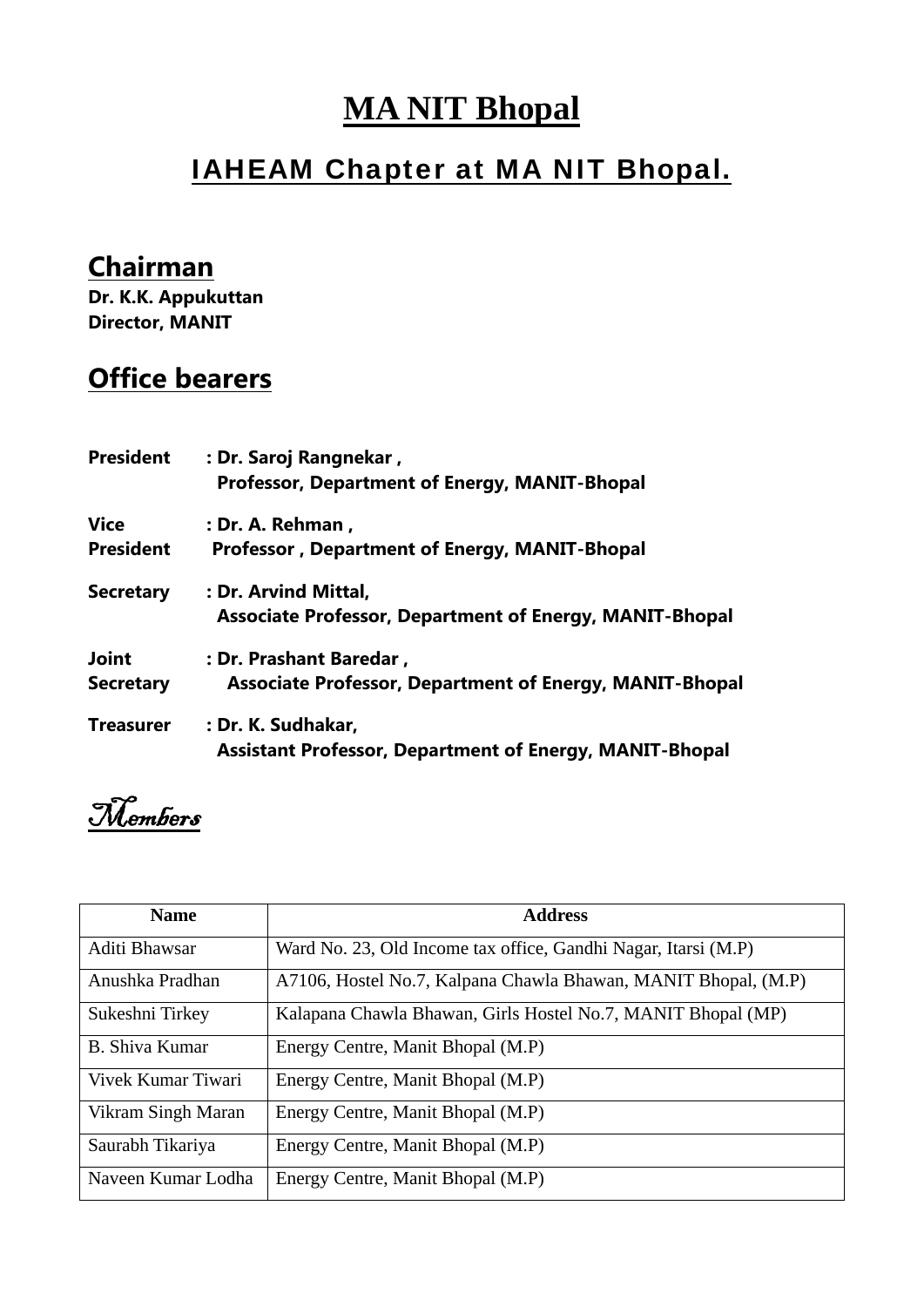| Manoj Kumar                | Energy Centre, Manit Bhopal (M.P)                                   |
|----------------------------|---------------------------------------------------------------------|
| Sibu Sam John              | Energy Centre, Manit Bhopal (M.P)                                   |
| Mary Deb Barma             | Energy Centre, Manit Bhopal (M.P)                                   |
| Alok dixit                 | Energy Centre, Manit Bhopal (M.P)                                   |
| <b>Pratish Rawat</b>       | Energy Centre, Manit Bhopal (M.P)                                   |
| Saurabh Yadav              | Energy Centre, Manit Bhopal (M.P)                                   |
| Yashika Rawat              | Energy Centre, Manit Bhopal (M.P)                                   |
| Girish Thakur              | Energy Centre, Manit Bhopal (M.P)                                   |
| Ramashray Kourav           | Energy Centre, Manit Bhopal (M.P)                                   |
| Mratyunjay Singh           | Energy Centre, Manit Bhopal (M.P)                                   |
| Ashutosh Mishra            | Energy Centre, Manit Bhopal (M.P)                                   |
| Sanjay Nirapure            | Energy Centre, Manit Bhopal (M.P)                                   |
| Vipinraj Sugathan          | Energy Centre, Manit Bhopal (M.P)                                   |
| Lovebrat Saxena            | Energy Centre, Manit Bhopal (M.P)                                   |
| Rajeshwar Vaishnava        | Energy Centre, Manit Bhopal (M.P)                                   |
| <b>Mukund Kumar Singh</b>  | Energy Centre, Manit Bhopal (M.P)                                   |
| Pravesh Malviya            | Energy Centre, Manit Bhopal (M.P)                                   |
| Pidikiti Venkata           | Energy Centre, Manit Bhopal (M.P)                                   |
| Suresh                     |                                                                     |
| Nitish Sharma              | Energy Centre, Manit Bhopal (M.P)                                   |
| <b>Sameer Pratap Singh</b> | Energy Centre, Manit Bhopal (M.P)                                   |
| Shruti Yadav               | Energy Centre, Manit Bhopal (M.P)                                   |
| Elsa John                  | Energy Centre, Manit Bhopal (M.P)                                   |
| Parash Goyal               | Energy Centre, Manit Bhopal (M.P)                                   |
| <b>Sagar Patel</b>         | Energy Centre, Manit Bhopal (M.P)                                   |
| Sanjeev Kumar              | Energy Centre, Manit Bhopal (M.P)                                   |
| <b>Bhukesh</b>             |                                                                     |
| Mohit Kumar Junitja        | Energy Centre, Manit Bhopal (M.P)                                   |
| Noopur jain                | Energy Centre, Manit Bhopal (M.P)                                   |
| <b>Sankalp Pandey</b>      | Vill-Kuchman, Post-Kesopur, Dist-Chandauli, (UP)                    |
| Nitish Kumar               | Khaptola Nautan, P.O, Nautan Dubey, P.S-Nautan, Dist-west Chaparan, |
|                            | Bihar-845438                                                        |
| M.Saraswathi               | Plot No.27, MBI Road, Near Seekarajapuram TNHB, via Thiruvalam,     |
|                            | Vellore district, Tamilnadu - 632515                                |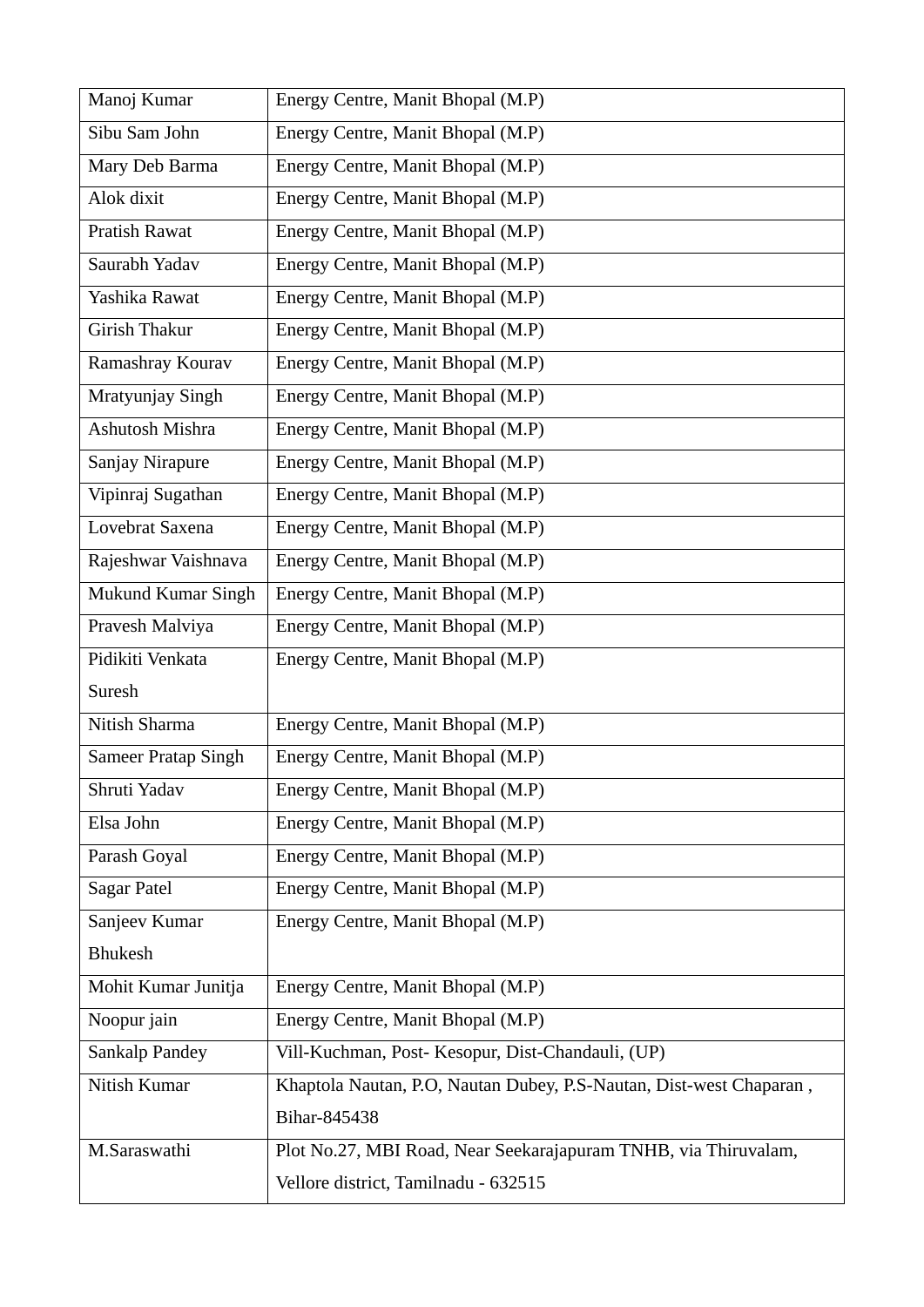| P.Poowarasan        | Plot No.27, MBI Road, Near Seekarajapuram TNHB, via Thiruvalam,       |
|---------------------|-----------------------------------------------------------------------|
|                     | Vellore district, Tamilnadu - 632515                                  |
| Rohit Prasad        | Shantikunj Boys Hostl, D-5, Adityapuram, Gwaliar, M.P - 474005        |
| Saurabh Kumar Gupta | Forest colony, Rajendra nagar, pukhrayan Kanpur dehat, UP-209111      |
| Aamir Khan          | Near Dev Public School, V.V. Merriage Varden, New Akashwani Colony,   |
|                     | Kota (Rajasthan)                                                      |
| Gaurav Kumar        | Shastri Nagar, Dadasai Kota, Rajasthan                                |
| Gaurav Sen          | Street No.17, T.A.Camp Road, Poonam Colony, Kota Junction, Rajasthan. |
| Sonali Singh        | H.No-673, R.K.Puram-, Kota-324010                                     |
| Chundawat           |                                                                       |
| Tahira Bano         | Sanjay Nagar, Mukti- Marg, Lane No.7, Kota junction, Kota (Rajasthan) |
| Rakesh Kumar        | 17- Pratap nagar, dabari, Kota(Rajasthan)                             |
| Dabkeya             |                                                                       |
| Shivraj Nagar       | Shiv Kiran Store, Baran road, Khanpur, Dist-Jhalawar,                 |
|                     | Rajasthan-326038                                                      |
| Ankur Kumar         | B-91, Indira Colony, Vigyan nagar, Kota (Rajasthan)                   |
| Nishi Swal          | Swal Enterprises, Baran road, Khanpur, Dist-Jhalaewar,                |
|                     | (Rajasthan)                                                           |
| Aditi Pareek        | D/O, Krishan Gopal Pareek, Nahar ka chotta, Near Jagdish Temple,      |
|                     | Bundi (Rajasthan)                                                     |
| Pankaj Namdev       | 308-A, Gopal Nagar, Piplani Bhopal                                    |
| Chetan Magarde      | A-44, Lala Lajpat Rai Colony, Near Capital Petrol Pump, Bhopal        |
| Krishan Kant        | 51/202, Laxminagar, Yamunapar, Mathura (UP)                           |
| Abhimanyu Dubey     | Nehru Nagar, Hostel number 288, Bhopal(M.P)                           |
| Leena Patil         | Hostel No: 11, Street No.3, Gayatri Nagar, Karariya,                  |
|                     | Post- sikandari Saray, Bhopal (M.P)                                   |
| Sahivam Acharya     | Boys hostel No.6, MANIT Bhopal (M.P)                                  |
| <b>Vivek Gautam</b> | Indraprasth colony, Ahmadpur Road, Vidisha-464001                     |
| Piyush Patel        | S/O Smt. Usha Patel, Infront of Shubhanjali appartment,               |
|                     | New saket nagar, gwaliar M.P-474002                                   |
| Khemraj Dhakad      | 71-K-Village, Lilgawan, Dehagaon, Tehsil, Gairatganj,                 |
|                     | Dist-Raisen M.P                                                       |
| K.N.Shukla          | H.No31, Royal bhagwan Estate, gehukheda, kolar road,                  |
|                     | Bhopal (M.P)                                                          |